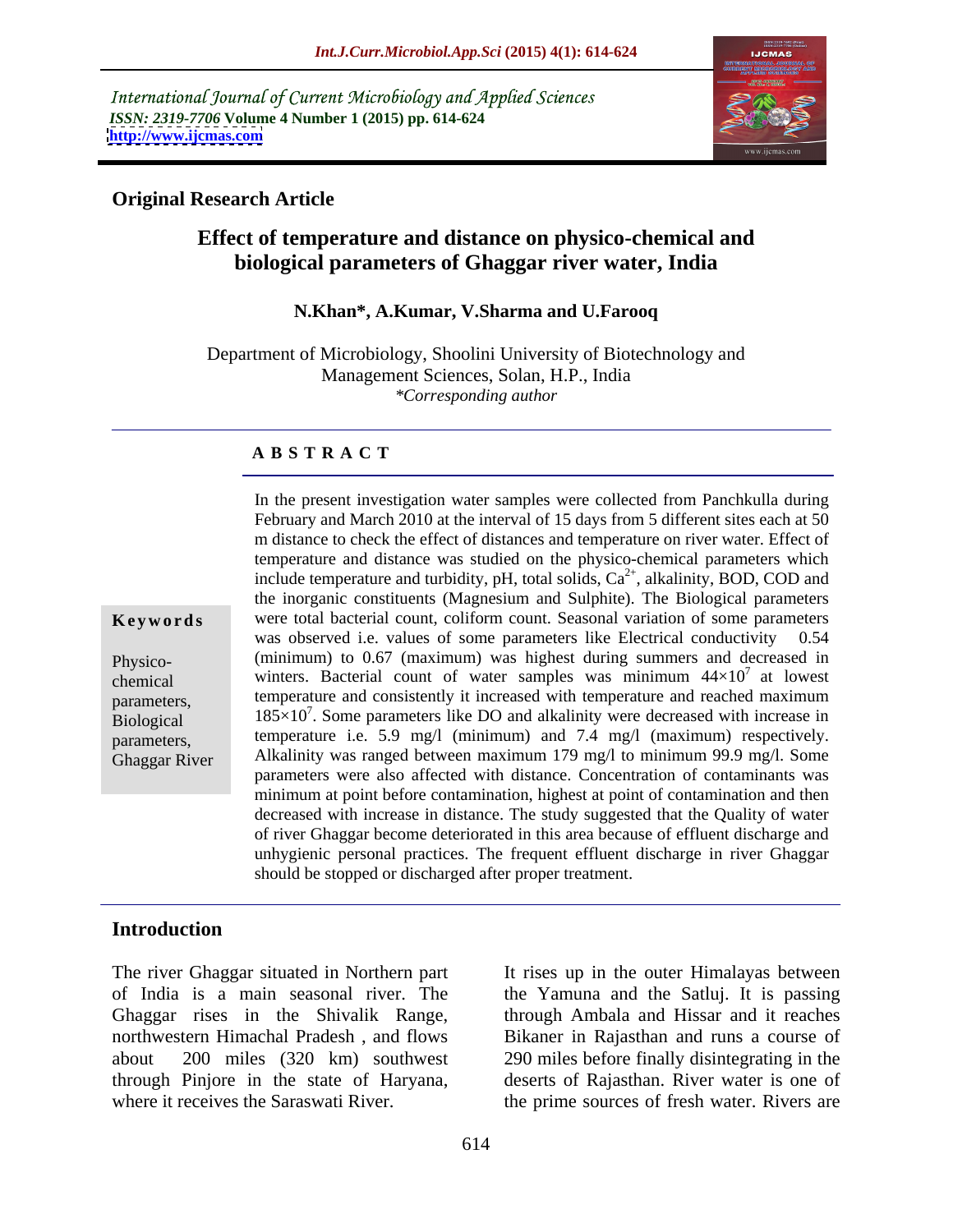best water ways of strategic importance deteriorating day by day. It is very important across the world, providing main water to analyze water quality in routine to protect resources for domestic, industrial and agricultural purposes (Faith *et al*., 2006). They are prime factors controlling the global water cycle and in the hydrologic cycle, they are the most dynamic agents of transport (Garrels *et al*., 1975), but in 21st century our natural water resources have been used Panchkulla city in Haryana state of India is unconsciously which leads to it's over situated on the bank of river Ghaggar in the

Water pollution is increasing steadily and the problem of water quality deterioration is mainly due to human activities such as disposal of dead bodies, discharge of industrial and sewage wastes and agricultural runoff which are major cause of Water samples were collected from 5 ecological damage and pose serious health hazards (Meitei *et al*., 2004). River pollution water samples were collected aseptically as in India has now reached to a critical point. We have earlier described in Khan et al., It is estimated that community waste from  $2014$ human activities accounts for four times as much wastewater as industrial effluents **Analysis of physico-chemical and** 

pollution level of the water body (Kamal *et* parameters viz. temperature, pH,

Water pollution is also affected by chloride, magnesium, sulphite according to temperature and distance. Summers provides optimum temperature for growth as compared to winters and the concentration **Results and Discussion** of pollutants are high at point of contamination. The present study was aimed to investigate the water of River Ghaggar because at downstream sites various point and non-point sources are joining the Ghaggar River and discharging their parameters of water samples directly or untreated effluents into it, because of this indirectly. Various physico-chemical and

our natural water resource.

## **Materials and Methods**

## **Study site**

exploitation. foot Hills of Shivalik mountain range of Himalaya. The area under investigation lies between North  $30^{\circ}44N$  Latitude  $76^{\circ}48E$  Lon  $44N$  Latitude  $76^{\circ}48E$  Lon 48E Lon gitude. **Exercise Service Service Service Service Service Service Service Service Service Service Service Service Service Service Service Service Service Service Service Service Service Service Service Service Service Serv** 

#### C**ollection of Water Samples**

Water samples were collected from 5 different sites each at 50 m distance. 1 lt we have earlier described in Khan *et al*., 2014.

#### (Sahu *et al*., 1993). **biological parameters Analysis of physico-chemical and**

Various factors which play an important role Physico-chemical and biological properties for the growth of flora and fauna in water of water samples were measured and body viz. temperature, turbidity, nutrient, described previously in Khan *et al*., 2014. In hardness, alkalinity and dissolved oxygen the present study we have compared all and biological oxygen demand indicates the these physico-chemical and biological *al.*, 2007). conductivity, turbidity, TS, TDS, TSS, parameters viz. temperature, pH, salinity, alkalinity, total hardness, calcium, effect of temperature and distance.

## **Results and Discussion**

#### **Physico-Chemical analysis**

water quality of river Ghaggar is biological properties were studied and A large number of factors and geological conditions influence the physico-chemical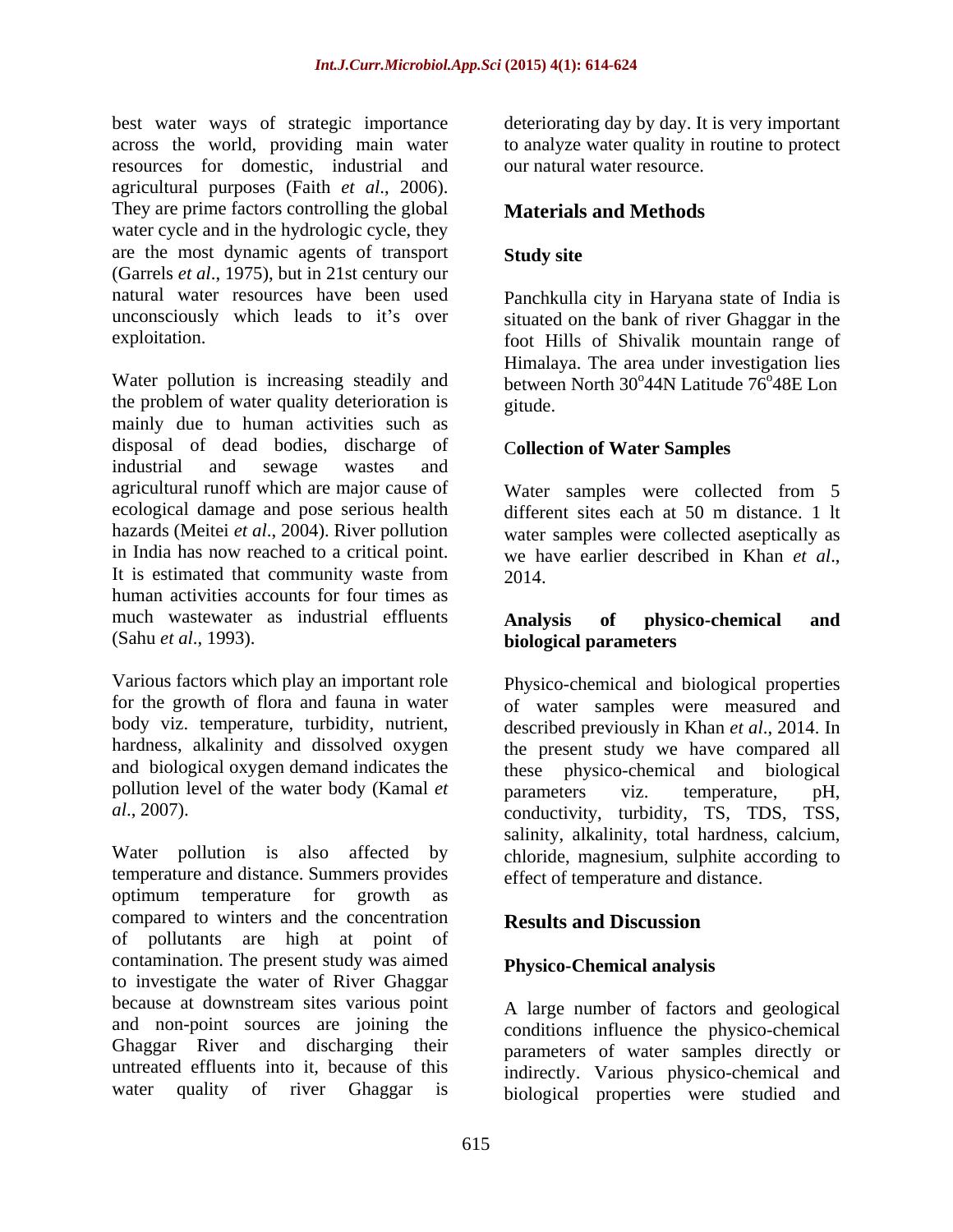In the present study we have compared all standard values provided by world health

could not observe the effect of distance on temperature. The temperature of water samples was same at different sampling In the present study the Electrical sites. The rising of temperature was conductivity was recorded as observed from February to March. 0.54dS/m(minimum) to 0.67dS/m

directly affect the temperature of flowing temperature. The conductivity was water. The rise in temperature of water minimum 0.48dS/m at point before accelerates chemical reactions, reduces contamination and 0.66dS/m at point of solubility of gases, amplifies taste and odour and elevates metabolic activity of organisms

Hence the changes in temperature of significant positive correlation with Cl and electrical conductivity (EC), biological oxygen demand (BOD) and chemical oxygen demand (COD), and significant The Dissolved Oxygen (DO) was recorded negative correlation with pH.  $\alpha$  as 5.9mg/l (minimum) and 7.4mg/l

The pH of aquatic system is an important present study pH of water samples was<br>recorded. We have observed pH from 7.3

reported in our previous publication in Khan (minimum) to 8.2 (maximum) (Table 2). It *et al*., 2014 to evaluate variations in surface has been reported that the increasing pH of water quality of River Ghaggar. water associated with increasing use of these parameters according to effect of *et al*., 2011). The effect of temperature on temperature and distance. Different pH was not observed, while the variation in parameters were studied and compared with pH of water samples was found in between organization. contamination and after the point of In the present study, we have observed samples may be due to the presence of seasonal variation in temperature of water chemical pollutants adding at the point of samples; it was ranged between  $18^{\circ}$ C to contamination, which may be acidic or  $32^{\circ}$ C at the time of collection (Table 2). We basic. This is in accordance to the study alkaline detergents in residential areas and alkaline material in industrial areas (Kumar the samples collected before the point of contamination. The variation in pH of water reported by Kumar *et al*., 2011.

During this period the season has been have observed that conductivity decreased changed from spring to summer and the with increase in temperature (Table 2). So temperature of weather increases, which conductivity is inversely proportional to accelerates chemical reactions, reduces contamination and 0.66dS/m at point of (Usharani *et al*., 2010). observed that conductivity decreased with weather directly proportionate the solids, higher the value of conductivity, temperature of water. Temperature showed greater the value of ions and higher will be also showed slight positive correlation with This is in accordance to the study reported In the present study the Electrical conductivity was recorded as  $0.54$ d $S/m$ (minimum) to  $0.67$ d $S/m$ (maximum) in concern of temperature, we temperature. The conductivity was minimum 0.48dS/m at point before contamination, again it decreased with increase in distance (Table 3), we have increase in distance. Conductivity is directly related to amount of ions i.e. total dissolved the dissolved solids (Chang *et al*., 2008). by Kumar *et al*., 2011.

indicator of the water quality and the extent in temperature. DO is inversely proportional of pollution in the watershed areas. In the to temperature. In case of distance, DO was recorded. We have observed pH from 7.3 point and maximum 8.7mg/l at point ofas 5.9mg/l (minimum) and 7.4mg/l (maximum) respectively (Table 2). So concentration of DO decreased with increase minimum 1.7mg/l before contamination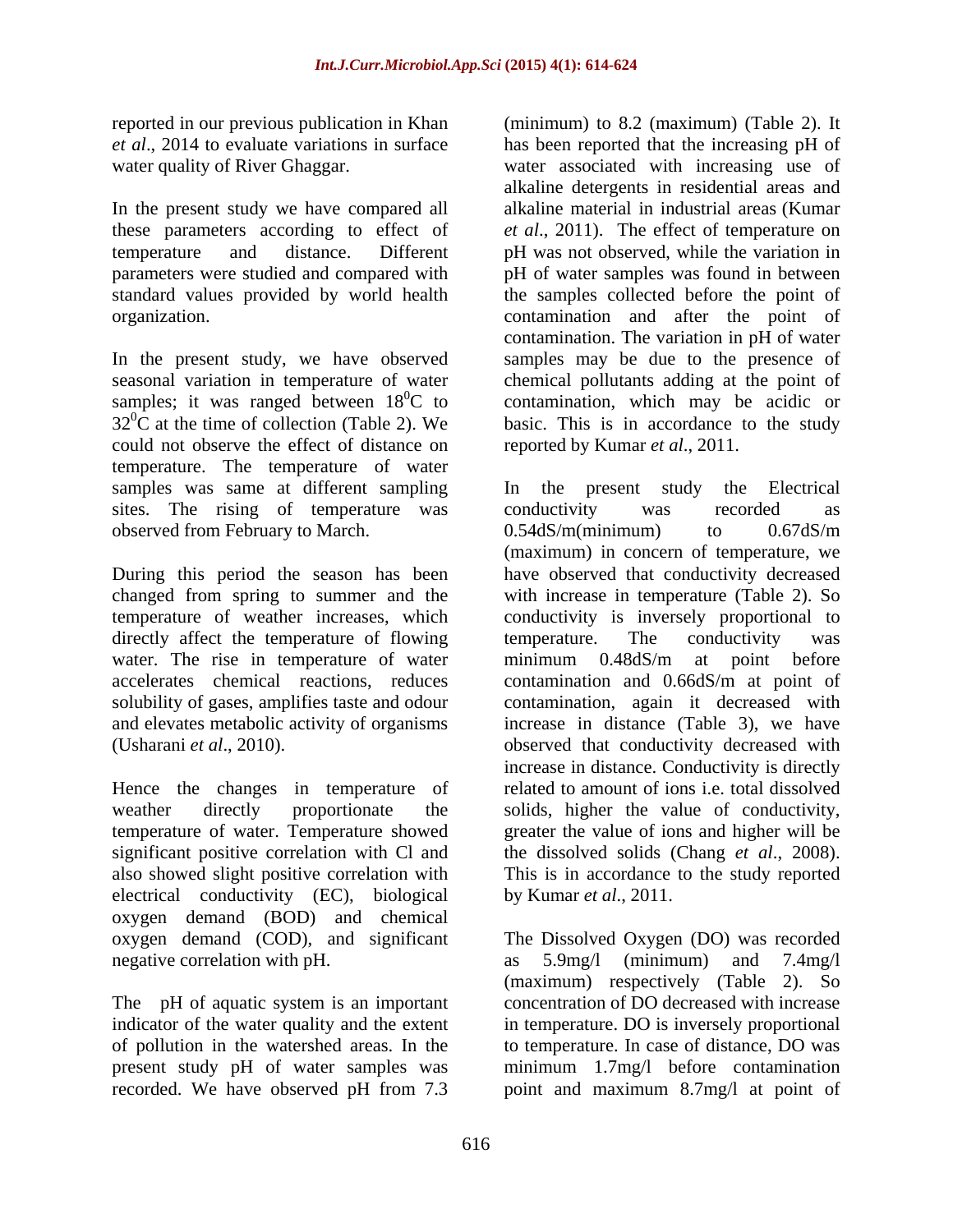Oxygen (DO) is very important parameter in this the DO values usually remain lower (Bhatt *et al*., 1999).

amount of organic compounds in water? The quantities of organic matter found in water. mg/l respectively, value of calcium pollution in surface water (Abida *et al.*, (Table 2).<br>2008). Higher the value of COD higher will

Alkalinity was ranged between maximum 179 mg/l to minimum 99.9 mg/l, alkalinity decreases with increase in temperature

Alkalinity of water samples is mainly a parameter used to measure the amount of

contamination, with increase in distance DO weak acids present in water samples and the was decreases (Table 3). The Dissolved number of cations balanced against these determining the water quality of an aquatic alkalinity of water samples depends upon system, because the rates of respiration and presence of mineral salt i.e because of the organic decomposition are increased where carbonate and bicarbonate ions present in anthropogenic wastes are high and the rate water samples (Sverdrap *et al*., 1942). This of photosynthesis is also increased and with is in accordance to the study reported by (King *et al.*, 2003). Total Kumar *et al*., 2011.

Similar results were found with Biological consistency for temperature and in case of Oxygen Demand (BOD) and Chemical distance this parameter goes like other Oxygen Demand (COD). BOD is a measure parameters i.e. minimum 418.4 mg/l and of the increased amount of oxygen in the maximum 914.8 mg/l, this value decreases water that is required by the aerobic with increase in distance (Table 2). Total organisms for biodegradation of organic hardness is a very important parameter of materials. Because of Increased microbial water quality used to determining suitability load there is increase in the oxygen demand, of water for domestic, industrial and which is further responsible for increase of drinking purpose. It's directly related to BOD (Mishra *et al.*, 2009). **EXECUTE:** presence of bicarbonates, sulphates, COD was commonly used to measure the (Sing *et al*., 2010). The concentration of amount of COD is directly related to 126.7 mg/l and minimum 138.4 mg/l, 71.1 COD is a useful indicator of organic decreases with increase in temperature In case of total hardness there was no presence of bicarbonates, sulphates, inorganic and organic constituents of water calcium, chloride was maximum 198.8 mg/l, mg/l respectively, value of calcium (Table 2).

be the organic compounds in water. This is The chloride in water samples is appeared to in accordance to the study reported by be mainly due to sewage contamination and Kumar *et al*., 2011. fecal contamination (Taylor *et al*., 1949). Concentration of calcium and chloride was maximum 72.3 mg/l, 92.7 mg/l and minimum 180.4 mg/l, 96 mg/l respectively.

(Table 2). Alkalinity is inversely Concentration of calcium and chloride was proportional to temperature. In case of minimum at point before contamination and distance alkalinity was minimum 83.1 mg/l maximum at point of contamination before point of contamination and maximum consistently it decreases with increase in 164.4 mg/l at point of contamination and distance (Table 3). Seasonally, the values then it decreases (Table 3). were highest during summer followed by winter season; similar findings were also reported by Tiwari, 1983; Sikandar, 1987 and Shukla *et al.,* 1989 in Varanasi.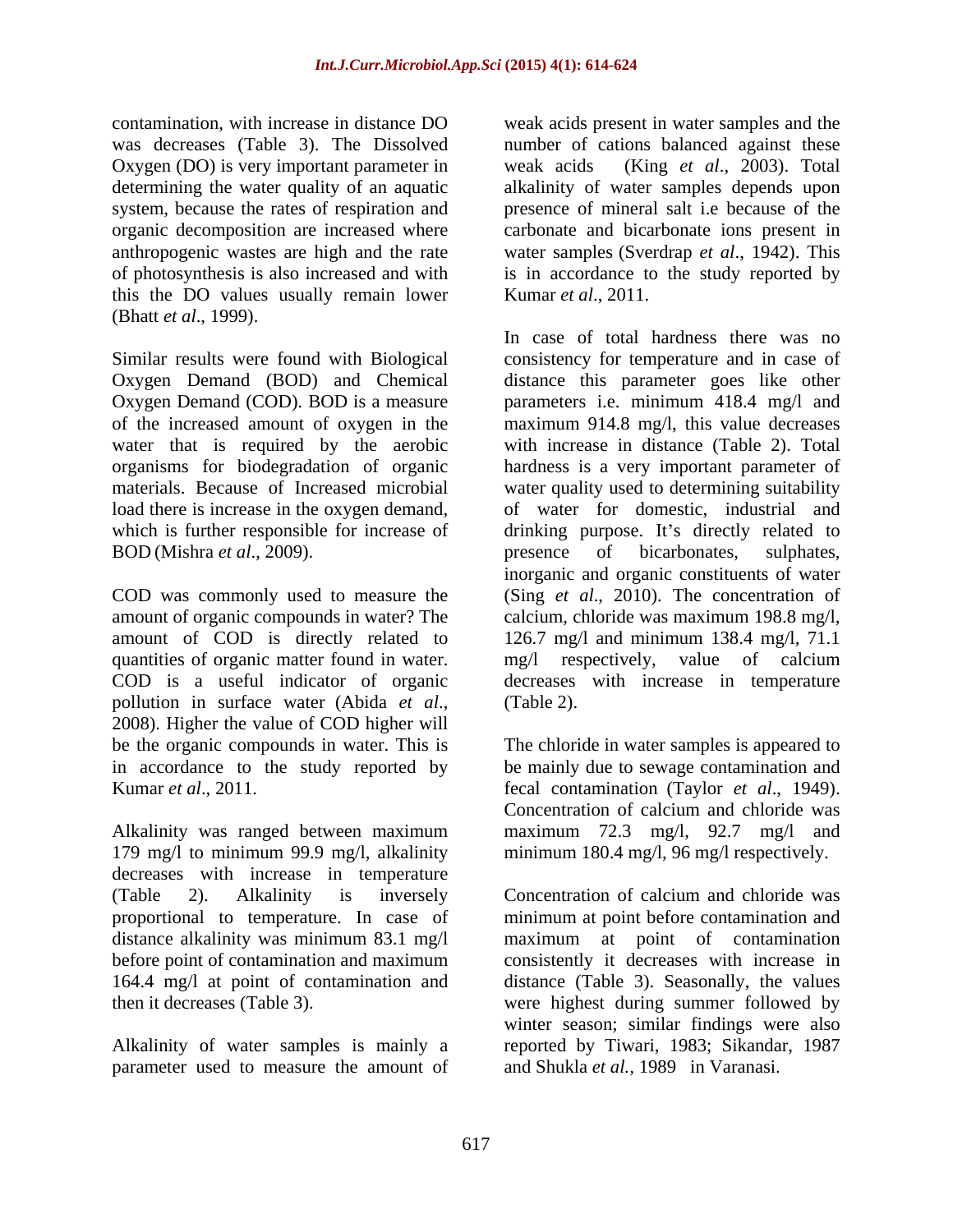| <b>Sampling</b><br>time |               | <b>Sampling Sites</b> |    | Total no.<br>of Samples<br><b>Collected</b> |
|-------------------------|---------------|-----------------------|----|---------------------------------------------|
| $3-02-2010$             |               |                       |    |                                             |
| 18-02-2010              | $\mathbf{D}$  |                       |    |                                             |
| 15-03-2010              | $\mathbf{D1}$ |                       |    |                                             |
| 1-04-2010               |               |                       | O4 |                                             |

**Table.1** Number and time interval of the water samples collected from different sites of river Ghaggar

| Table.2 Eff<br>. Effect of temperature<br>ure on physico- | t Ghaggar river water<br>co-chemical parameters of |  |
|-----------------------------------------------------------|----------------------------------------------------|--|
|                                                           |                                                    |  |

| <b>Physico-chemical</b>   | Sample 1          | <b>Sample 2</b>                     | <b>Sample 3</b>   | <b>Sample 4</b>                              |
|---------------------------|-------------------|-------------------------------------|-------------------|----------------------------------------------|
| <b>Parameters</b>         | $(03-02-2010)$    |                                     |                   | $(18-02-2010)$ $(05-03-2010)$ $(21-03-2010)$ |
| Temperature               | $18^0C$           | $20^0C$                             | $26^{\circ}$ C    | $32^0C$                                      |
| Conductivity (dS/m)       | $0.67 \pm 0.008$  | $0.64 \pm 0.003$                    | $0.76 \pm 0.005$  | $0.54 \pm 0.034$                             |
| Turbidity(NTU)            | $42.8 \pm 9.5$    | $40.2 \pm 11.86$                    | $30.8 + 9.41$     | $23.6 \pm 8$                                 |
| pH                        | $7.5 \pm 0.23$    | $7.7 \pm 0.27$                      | $7.7 \pm 0.33$    | $7.62 \pm 0.36$                              |
| Salinity(mg/l)            | $0.42{\pm}0.044$  | $0.36 \pm 0.089$                    | $0.40 \pm 0.173$  | $0.38 \pm 0.109$                             |
| TS(mg/l)                  | $502.5 \pm 155$   | $492 \pm 189$                       | $469.6 \pm 138$   | $443.2 \pm 193$                              |
| TDS(mg/l)                 | $410 \pm 137$     | $376.6 \pm 156$                     | $382.1 \pm 119$   | $348.5 \pm 155$                              |
| TSS(mg/l)                 | $92.4 \pm 19.05$  | $97 + 22.20$                        | $87.5 \pm 19.41$  | $90.68 \pm 21.91$                            |
| Alkalinity(mg/l)          | $179 \pm 40.85$   | 174±49.44                           | $118.2 \pm 28.47$ | $106 \pm 26.81$                              |
| Total Hardness(mg/l)      | $762.6 \pm 14$    | $737 \pm 12.2$                      | 798.6±16.3        | $816.2 \pm 13$                               |
| Calcium(mg/l)             | $198.8 \pm 40.68$ | 173.48±62.14                        | 168.6±40.26       | $138.5 \pm 34.07$                            |
| Chloride(mg/l)            | $126.7 \pm 28.56$ | $131.08 \pm 30.65$ 79.2 $\pm 15.91$ |                   | $71.16 \pm 19.23$                            |
| Magnesium(mg/l)           | $6.2 \pm 1.69$    | $6.16 \pm 1.82$                     | $7.4 \pm 2.46$    | $6.34 \pm 2.57$                              |
| Sulphite(mg/l)            | $1.72 \pm 0.63$   | $1 \pm 0.473$                       | $2.0 \pm 0.305$   | $1.66 \pm 0.981$                             |
| D.O(mg/l)                 | $7.52 \pm 2.91$   | $7.08 \pm 3.11$                     | $7.0 \pm 3.08$    | $5.96 \pm 2.68$                              |
| BOD(mg/l)                 | $11.95 \pm 5.31$  | $14.13 \pm 7.47$                    | $14.10 \pm 6.79$  | $15.64 \pm 7.27$                             |
| $\text{COD}(\text{mg/l})$ | $22.48 \pm 11.89$ | $28.04 \pm 11.57$ $26.4 \pm 11.84$  |                   | $27.16 \pm 9.95$                             |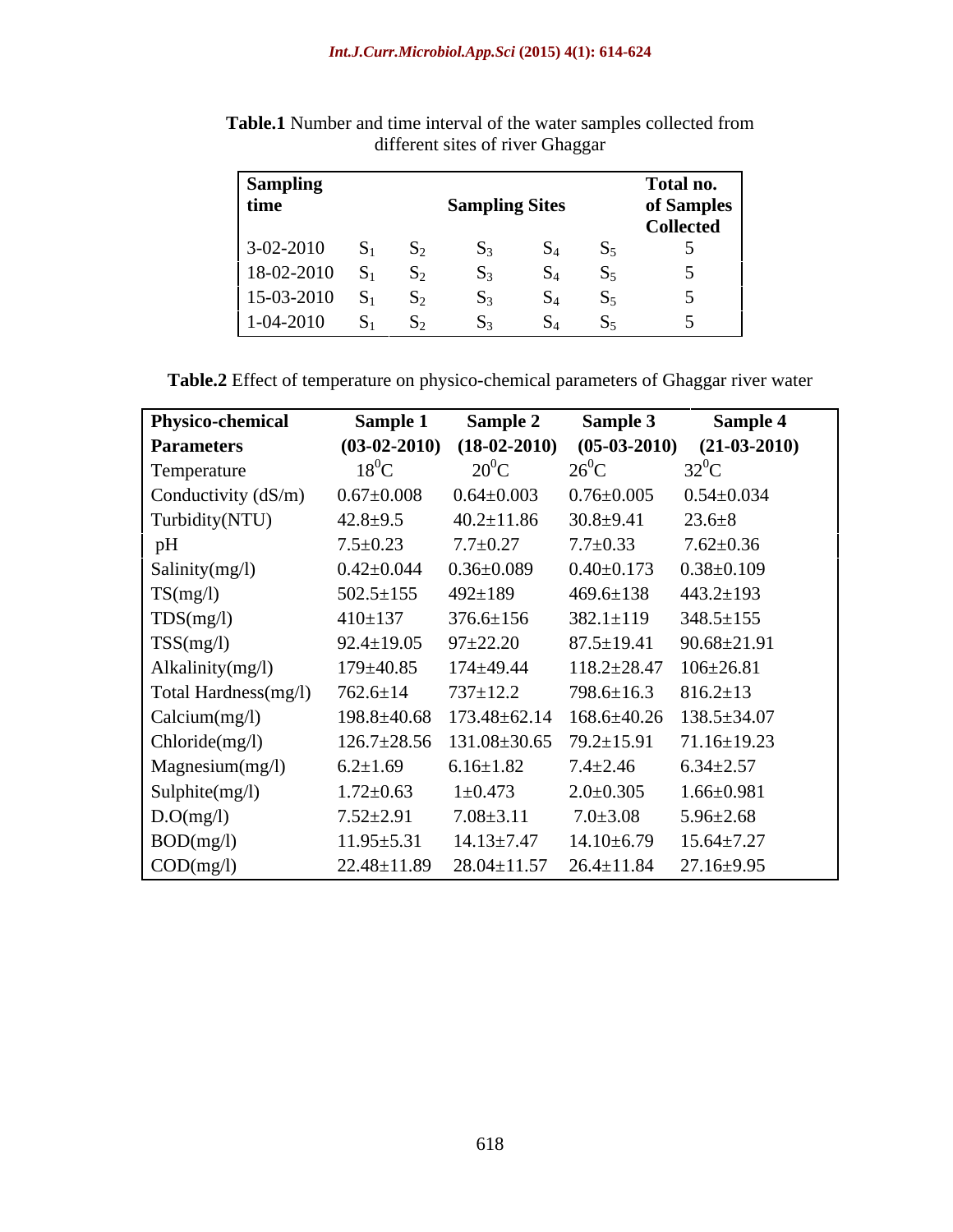| Physico-chemical          | <b>S</b> 1       | S <sub>2</sub>   | S <sub>3</sub>    | S <sub>4</sub>    | S <sub>5</sub>   |
|---------------------------|------------------|------------------|-------------------|-------------------|------------------|
| <b>Parameters</b>         |                  |                  |                   |                   |                  |
| Conductivity(dS/m)        | $0.48 \pm 0.24$  | $0.66 \pm 0.45$  | $0.65 \pm 0.34$   | $0.65 \pm 0.42$   | $0.65 \pm 0.39$  |
| Turbidity(NTU)            | $17 + 7.2$       | $39.75 \pm 9.6$  | $39 \pm 9.2$      | $38.25 \pm 9.7$   | $37.0 \pm 10.13$ |
| pН                        | $7.25 \pm 0.17$  | $8.0 \pm 0.15$   | $7.8 \pm 0.14$    | $7.7 \pm 0.09$    | $7.5 \pm 0.10$   |
| Salinity(mg/l)            | $0.22 \pm 0.12$  | $0.45 \pm 0.06$  | $0.45 \pm 0.06$   | $0.42 \pm 0.05$   | $0.40 \pm 0.00$  |
| TS(mg/l)                  | $193.4 \pm 69.0$ | $616.5 \pm 26.1$ | $579 \pm 53.$     | $521.3 \pm 8.22$  | $474 \pm 26.9$   |
| TDS(mg/l)                 | $137.7 \pm 57.1$ | $489 \pm 53.3$   | 446±44.8          | $428.4 \pm 5.68$  | $395.5 \pm 27.1$ |
| TSS(mg/l)                 | $63.9 \pm 3.7$   | $114.3 \pm 6.13$ | $108 + 5.88$      | $92.3 \pm 3.95$   | $81 \pm 7.25$    |
| Alkalinity(mg/l)          | $83.15 \pm 17.6$ | $169.4 \pm 33.7$ | $162.7 \pm 36.41$ | $157.6 \pm 50.81$ | $148.7 \pm 51.8$ |
| Hardness(mg/l)            | $418.5 \pm 73.4$ | $918.8 \pm 63.0$ | $898.4 \pm 70.5$  | $837.8 \pm 53.1$  | 798.8±43.24      |
| Calcium(mg/l)             | $92.3 \pm 27.02$ | $196.1 \pm 22.2$ | $191.6 \pm 21.5$  | $188.6 \pm 29.4$  | 180.5±37.17      |
| Chloride(mg/l)            | 72.95±4.79       | $123.4 \pm 27.9$ | $114.3 \pm 34.9$  | $103.7 \pm 41.2$  | $96.0 \pm 48.3$  |
| Magnesium(mg/l)           | $2.7 \pm 0.66$   | $6.5 \pm 3.59$   | $6.05 \pm 3.36$   | $5.97 \pm 3.11$   | $5.62 \pm 3.12$  |
| Sulphite(mg/l)            | $0.65 \pm 0.66$  | $2.17 \pm 0.67$  | $1.67 \pm 0.51$   | $.77 \pm 0.25$    | $1.77 \pm 0.25$  |
| D.O(mg/l)                 | $1.7 \pm 0.50$   | $8.7 \pm 0.96$   | $8.5 \pm 0.78$    | $8.0 \pm 0.56$    | $7.4 \pm 0.62$   |
| BOD(mg/l)                 | $2.5 \pm 1.33$   | $18.7 \pm 1.38$  | $17.5 \pm 1.87$   | $16.7 \pm 1.66$   | $14.2 \pm 3.65$  |
| $\text{COD}(\text{mg/l})$ | $12.2 \pm 1.27$  | $37.9 \pm 2.04$  | $34.2 \pm 4.43$   | $27.5 \pm 5.68$   | $18.2 \pm 6.24$  |

**Table.3** Effect of distance on physico-chemical parameters of Ghaggar river water

**Table.4** Effect of temperature on biological parameters of Ghaggar river water

| <b>Biological Parameters</b> | Sample1    | <b>Sample 2</b>    | Sample 3            | <b>Sample 4</b>     |
|------------------------------|------------|--------------------|---------------------|---------------------|
| Plate Count                  | 44 x $10'$ | $62 \times 10^{7}$ | $176 \times 10^{7}$ | $185 \times 10^{7}$ |
| MPN Index/100ml              | 671        | 714                | 999                 | 1250                |
| <b>Membrane Filtration</b>   | 65         |                    |                     | 70.                 |
| (No. of coliform/100ml)      |            |                    |                     |                     |

**Table.5** Effect of distance on biological parameters of Ghaggar river water

| <b>Biological Parameters</b> | S <sub>1</sub>     | S 2               |                   | <b>S</b> 4          | $\bf{S}$ 5       |
|------------------------------|--------------------|-------------------|-------------------|---------------------|------------------|
| Plate Count                  | $40 \times 10^{7}$ | $181 \times 10^7$ | $118 \times 10^7$ | $118 \times 10^{7}$ | $80 \times 10^7$ |
| MPN Index/100ml              | 340                | 1600              | 1255              | 897                 | 450              |
| Membrane Filtration          |                    |                   |                   |                     | 61               |
| (No.of coliform/100ml)       |                    |                   |                   |                     |                  |

Biological analysis of water samples showed that bacterial count of water In case of distance bacterial count was samples was minimum  $44x10^7$  at lowest temperature and consistently it increased

**Biological analysis** with temperature and reached maximum  $185\times10^{7}$  (Table 3).

<sup>7</sup> at lowest minimum  $40x10^7$  before point of In case of distance bacterial count was contamination and maximum  $181x10'$  at contamination and maximum  $181x10<sup>7</sup>$  at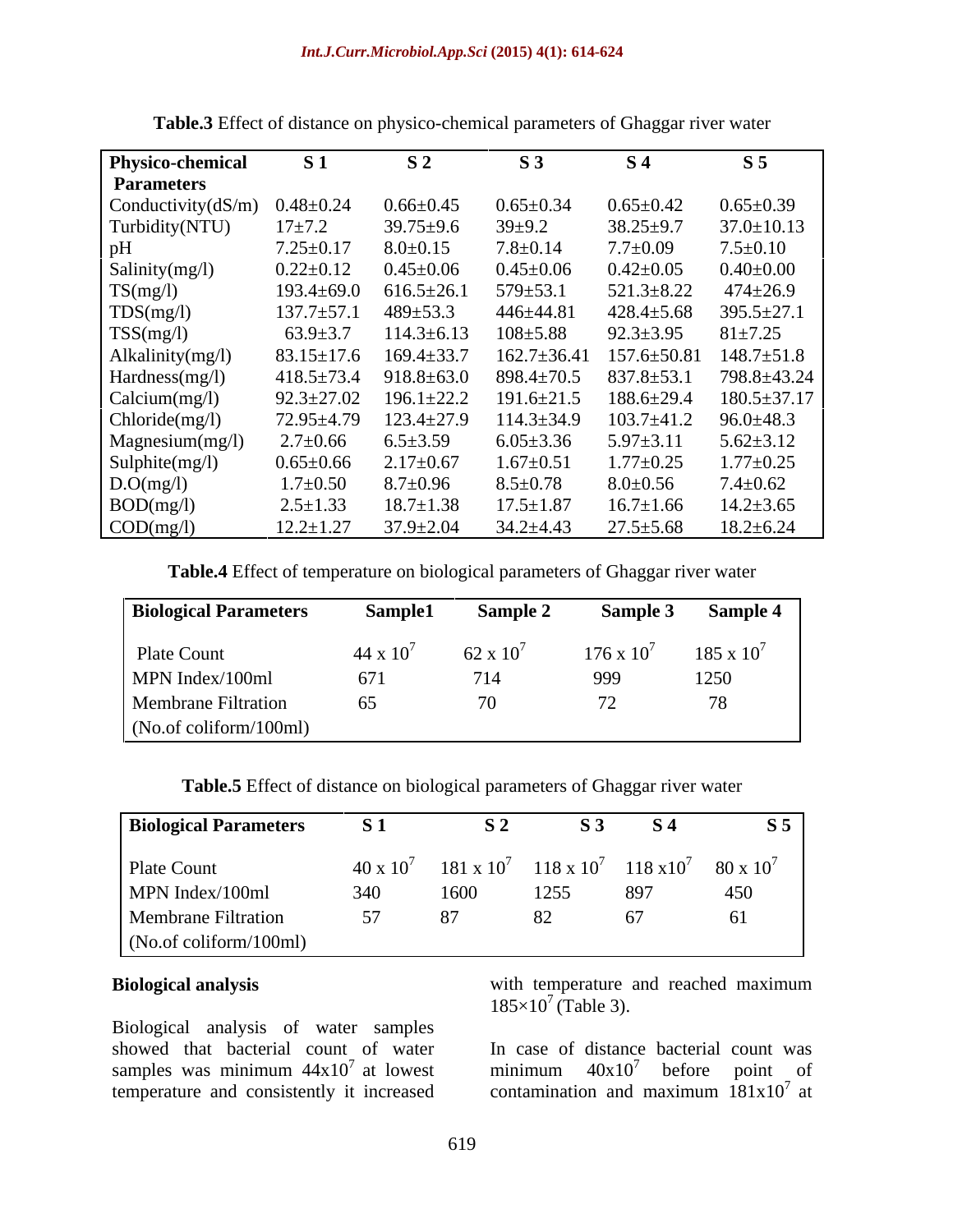point of contamination then consistently it boints it is necessary to monitor water decreases with increase in distance (Table 4). Bacterial count is a direct measure of contamination because increased load of **Recommendations** microorganisms is directly correlated to contamination. The MPN number was Periodical monitoring of river water is minimum 671 at lowest temperature and it necessary to protect our natural water increased with temperature and reached maximum 1250 (Table 4). Similarly with other parameter MPN number was also minimum i.e. 340 before point of wastes should be kept away from contamination and maximum 1600 at point of contamination then it decreases with

Number of coliform count was minimum practices the load of pollutants 65 and increased with increase in decreased, so we should avoid using temperature and reached maximum i.e 78 (Table 3). In case of distance coliform  $count$  was minimum 57 before  $load$  in summer as comparison to contamination point and maximum 87 i.e. at point of contamination; again it decreases with increase in distance (Table 4). Presence of coliform in water samples is a direct indicator of fecal contamination of water. Similar Biological properties were also studied by Puyate *et al.*, 2008.

In the present study all these parameters are compared with standard values of world health organization and all  $\frac{64.77}{377-384}$ world health organization and an  $\frac{377-384}{97}$ . standard one, so it was concluded that P.K. 1999. Ghaggar River water is not suitable for drinking purpose. The chemical and biological characteristics of a river system  $R_{BS} = 18(14) \cdot 353-358$ are indicative of the quality of the water. Conversely, the quality of the water dictates the kinds of plants and animals that will live there. Nutrient overloading  $\frac{3285-3304}{2285-3304}$ from agricultural practices and shoreline development can result in a dramatic the Eerste river, western cape, A change in water quality. Pesticides and other chemicals can also be devastating as well as increased fecal coliform bacteria

quality parameters regularly.

#### **Recommendations**

- system.
- Human contaminants such as fecal matter, industrial and agricultural wastes should be kept away from water resources.
- increase in distance (Table 4). with increase in distance from effluent Results of present study showed that with increase in distance from effluent discharge and unhygienic personal water from these areas.
	- There is a great increase of microbial load in summer as comparison to winter, so special care should be taken during summer.
	- Public awareness is required to save our natural water resources.

# **References**

- Abida, B., Harikrishna. 2008. Study on the Quality of Water in Some Streams of Cauvery River. *E- J. Chem.,* 5(2): 377-384.
- Bhatt, L.R., Lacoul, P., Lekhak H.D., Jha Physicochemical characteristics and phytoplankton of Taudha lake Kathmandu. *Pollut. Res.,* 18(14): 353-358.
- Chang, H. 2008. Spatial analysis of water quality trends in the Han river basin, South Korea. *Water Res.,* 42(13): 3285-3304.
- affect public health. Considering all these and the degree of magnetic belonging. Faith, N. 2006. Water Quality Trends in the Eerste river, western cape, A mini thesis submitted in partial fulfillment of the requirements for the degree of Magister Scientiae. Integrated Water Resources